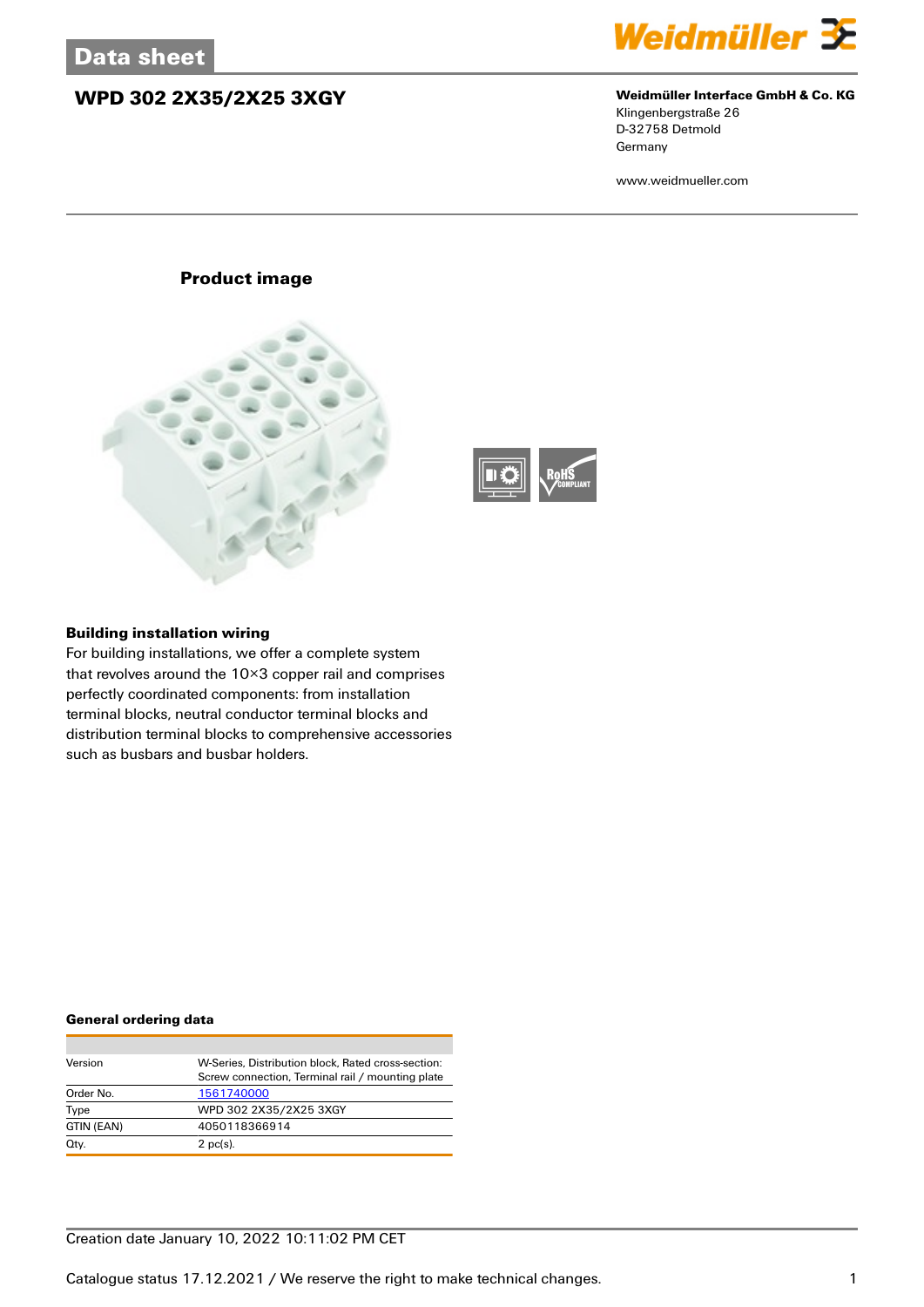**Technical data**

## **WPD 302 2X35/2X25 3XGY Weidmüller Interface GmbH & Co. KG**



Klingenbergstraße 26 D-32758 Detmold Germany

www.weidmueller.com

# **Dimensions and weights** Depth 1.941 inches 1.941 inches 1.941 inches 1.941 inches 1.941 inches 1.941 inch Height 55.4 mm Height (inches) 2.181 inch Width 66.6 mm Width (inches) 2.622 inch Net weight 272 g **Temperatures** Storage temperature  $-25 \degree C...55 \degree C$  Continuous operating temp., min.  $-50 \degree C$ Continuous operating temp., max. 130 **Environmental Product Compliance** REACH SVHC<br>
Lead 7439-92-1 **Material data** Material Wemid Colour Light Grey UL 94 flammability rating V-0 **System specifications** Version Screw connection End cover plate required No<br>
Number of potentials 3<br>
Number of levels Number of potentials and the set of potentials and the Number of levels and the Number of clamping points per level by the 1 Number of potentials per tier and 3 Number of potentials per tier 3 3 Number of clamping points per level 6 Levels cross-connected internally No PE connection No N-function No No Refunction No No Refunction PE function No No Refunction No No Refunction No No No Refunction No  $\sim$  No Refunction No Refunction No  $\sim$  No Refunction No Refunction No Refunction No Refunction No Refuncti PEN function No **Additional technical data** Installation advice Terminal rail / mounting plate<br>Yes Open sides closed Snap-on Yes Yes Type of mounting Snap-on Snap-on Yes Type of mounting Snap-on Snap-on  $W$ ith snap-in pegs **Conductors for clamping (rated connection)** Connection direction on side Type of connection Screw connection **General** Installation advice Terminal rail / mounting plate Number of poles 3 Standards IEC 60947-7-1, IEC 61238-1, VDE 0603-2 **Rating data** Rated voltage **1,000** 1,000 Rated AC voltage 1,000 V AC Rated DC voltage 1,000 V DC Rated current 202 A<br>
Standards IEC 60947-7-1. IEC **IEC 60947-7-1, IEC** 61238-1, VDE 0603-2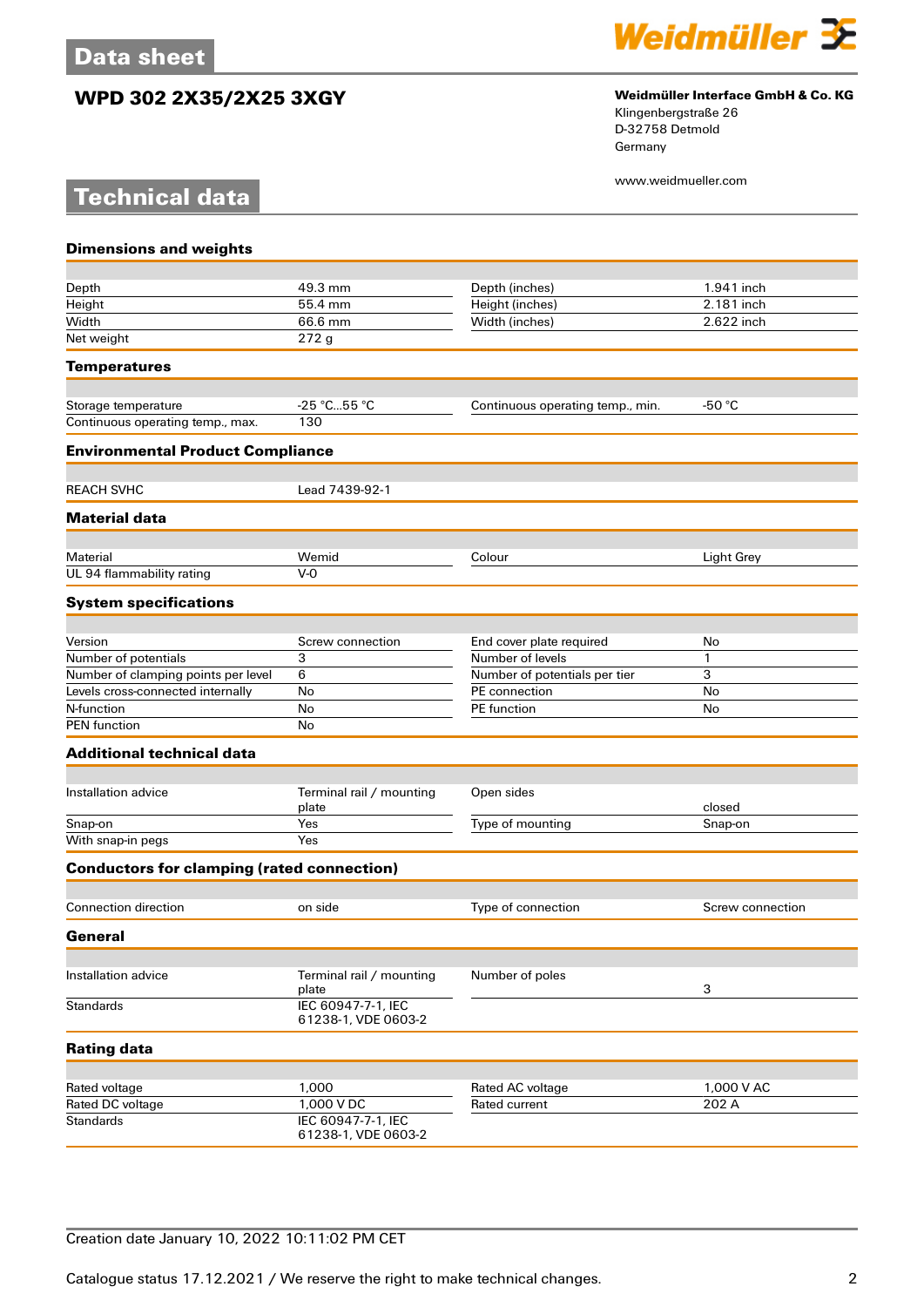# **WPD 302 2X35/2X25 3XGY Weidmüller Interface GmbH & Co. KG**



Klingenbergstraße 26 D-32758 Detmold Germany

www.weidmueller.com

# **Technical data**

| ETIM 6.0    | EC000897    | ETIM 7.0    | EC000897    |
|-------------|-------------|-------------|-------------|
| ETIM 8.0    | EC000897    | ECLASS 9.0  | 27-14-11-20 |
| ECLASS 9.1  | 27-14-11-20 | ECLASS 10.0 | 27-14-11-20 |
| ECLASS 11.0 | 27-14-11-20 |             |             |

## **Approvals**

Approvals

| <b>FAT</b> |  |
|------------|--|
|------------|--|

ROHS Conform

## **Downloads**

| Approval/Certificate/Document of | <b>CB Certificate</b>                             |
|----------------------------------|---------------------------------------------------|
| Conformity                       | <b>EAC</b> certificate                            |
|                                  | <b>VDE Certificate</b>                            |
|                                  | <b>VDE Certificate</b>                            |
|                                  | <b>DNV Certificate</b>                            |
|                                  | <b>CE Declaration of Conformity</b>               |
|                                  | <b>CE Declaration of Conformity all terminals</b> |
| <b>Engineering Data</b>          | CAD data – STEP                                   |
| Engineering Data                 | <b>EPLAN, WSCAD</b>                               |
| User Documentation               | <b>StorageConditionsTerminalBlocks</b>            |
|                                  | DATA SHEET WPD 302                                |
| Catalogues                       | <b>Catalogues in PDF-format</b>                   |
| <b>Brochures</b>                 |                                                   |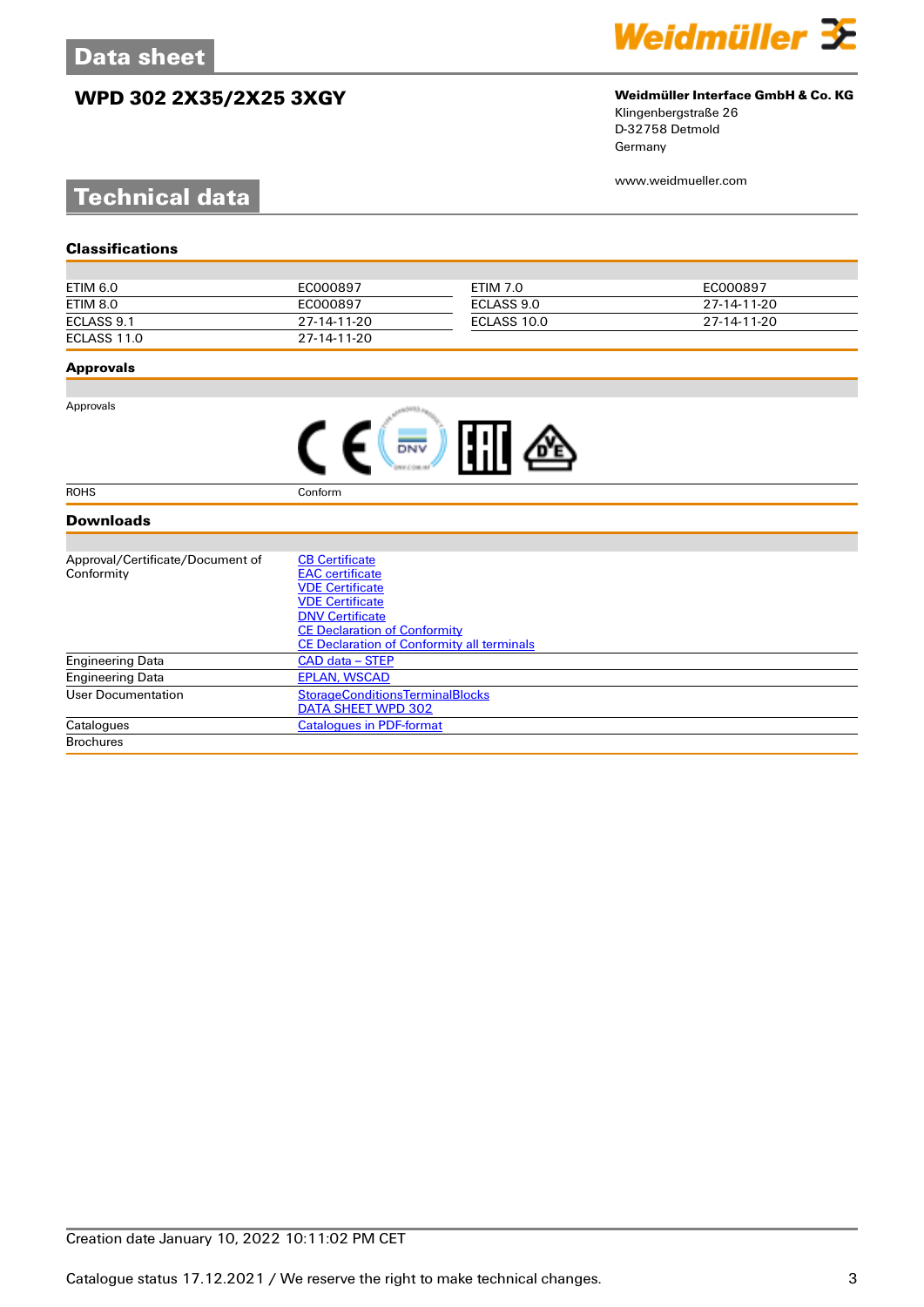# **WPD 302 2X35/2X25 3XGY Weidmüller Interface GmbH & Co. KG**



Klingenbergstraße 26 D-32758 Detmold

Germany

www.weidmueller.com

# **Drawings**

 $\overset{35\,mm^3}{\bullet}\overset{95\,mm^3}{\bullet}\overset{35\,mm^3}{\bullet}\overset{35\,mm^3}{\bullet}\overset{35\,mm^3}{\bullet}\overset{35\,mm^3}{\bullet}\overset{35\,mm^3}{\bullet}\overset{35\,mm^3}{\bullet}\overset{35\,mm^3}{\bullet}\overset{35\,mm^3}{\bullet}\overset{35\,mm^3}{\bullet}\overset{35\,mm^3}{\bullet}\overset{35\,mm^3}{\bullet}\overset{35\,mm^3}{\bullet}\overset{35\,mm^3}{\bullet}\overset{35\,mm^$ 

Creation date January 10, 2022 10:11:02 PM CET

Catalogue status 17.12.2021 / We reserve the right to make technical changes. 4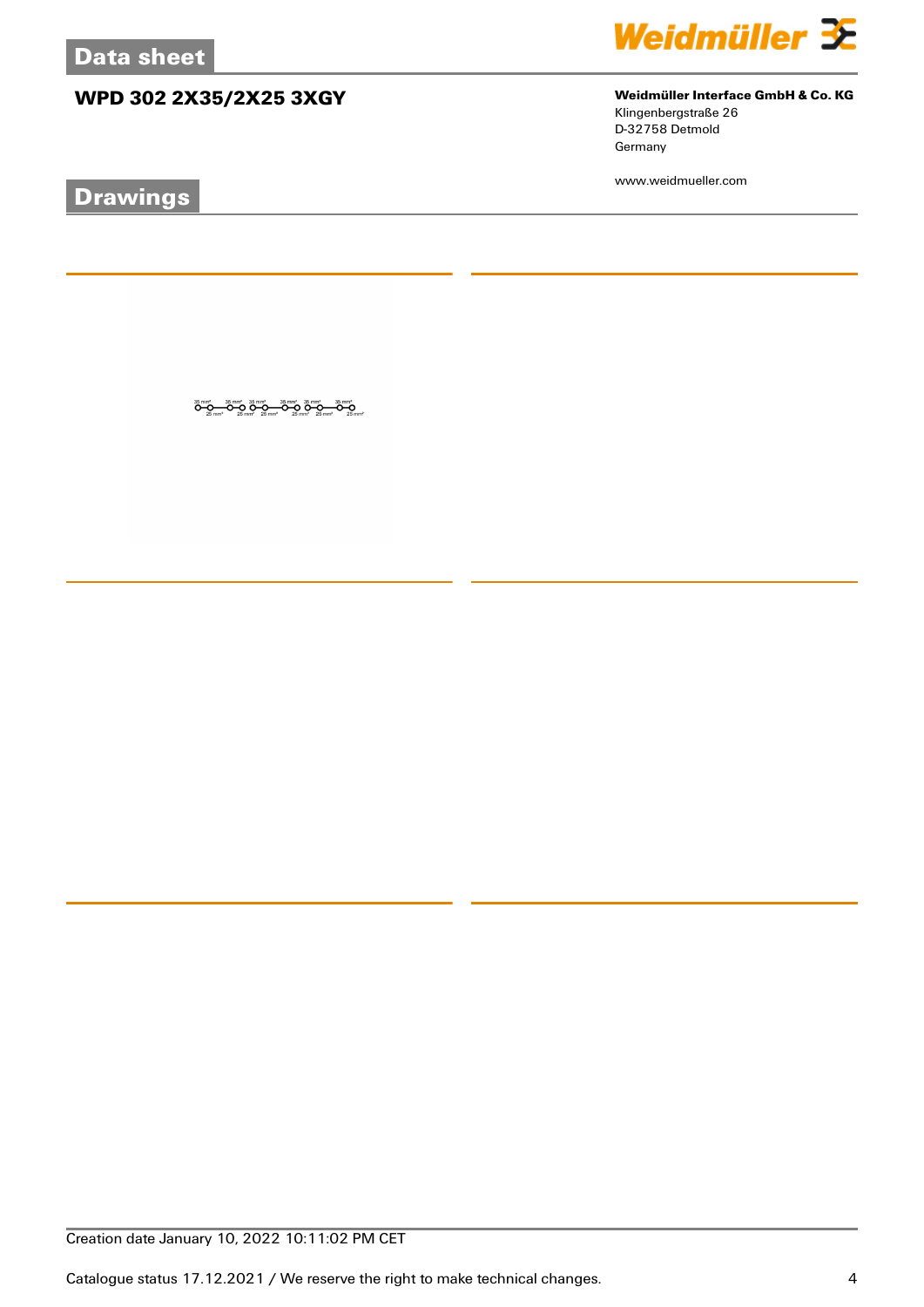Width / Height / Depth max. current / max. conductor

max. clamping range

**Technical data** 

for wire cross-section

Rated data Rated voltage

Rated current

Approvals

Solid / Stranded

Flexible with ferrule

**Tightening torque** 

**Note** 

Stripping length / Blade size

## **W-Series** WPD 401 2X25/2X16 4XGY



Rated impulse withstand voltage / Pollution severity Overvoltage category / UL 94 flammability rating

**Clamped conductors (H05V/H07V)** 



| 22.2 / 49.3 / 55.7 |                                                                   |
|--------------------|-------------------------------------------------------------------|
| 125/35             | $35$ mm <sup>2</sup><br>$25 \text{ mm}^2$<br>$25$ mm <sup>2</sup> |
| -- --              |                                                                   |

# IEC 60947-7-1, DIN EN 0603-3-1

 $A/mm<sup>2</sup>$ 

mm<sup>2</sup>

 $\overline{\mathsf{v}}$ 

 $\overline{A}$ 

 $mm<sup>2</sup>$ 

 $\rm mm^2$ 

 $\mathrm{mm}^2$ 

 $mm<sup>2</sup>$ 

 $mm<sup>2</sup>$ 

 $mm/-$ 

 $mm/-$ 

 $Nm$ 

 $35 \text{ mm}^2$ 

 $35\;\mathrm{mm}^2$ 

 $25\;\mathrm{mm}^2$ 

 $35\;\mathrm{mm}^2$ 

 $25 \text{ mm}^2$ 

 $35 \text{ mm}^2$ 

 $25 \text{ mm}^2$ 

| IEC  | UL      | CSA       | <b>EN 60079-7</b> |
|------|---------|-----------|-------------------|
| 1000 | 600     | 600       |                   |
| 125  | 115     | 125       |                   |
| 35   | AWG 142 | AWG 142   |                   |
|      |         | 8 kV / 3  |                   |
|      |         | III / V-N |                   |

|         | <b>Rated connection</b>                |  |  |  |
|---------|----------------------------------------|--|--|--|
| 435/435 |                                        |  |  |  |
| 435/435 |                                        |  |  |  |
| 25 25   |                                        |  |  |  |
| 25 25   |                                        |  |  |  |
|         | 22 / M6 (+/- PZ2)                      |  |  |  |
|         | 18 / M6 (+/- PZ2)                      |  |  |  |
|         | see appendix at the end of the chapter |  |  |  |

 $35 \text{ mm}^2$ 

| 66.6 / 49.3 / 55.7 |                       |
|--------------------|-----------------------|
| 125/35             | <u>ۄٷ؎ٷۄٷ؎ۣٷۄٷ؎</u> ٷ |
| 25.35              |                       |

## IEC 60947-7-1, DIN EN 0603-3-1

| <b>IEC</b>  | UL      | CSA     | <b>EN 60079-7</b> |
|-------------|---------|---------|-------------------|
| 1000        | 600     | 600     |                   |
| 125         | 115     | 125     |                   |
| 35          | AWG 142 | AWG 142 |                   |
|             |         |         |                   |
| $III / V-0$ |         |         |                   |

## **Rated connection**

**WPD 302** 

| 4.35/4.35                              |  |
|----------------------------------------|--|
| 435/435                                |  |
| 2.5 25                                 |  |
| 25 25                                  |  |
| $22 / M6 (+/- PZ2)$                    |  |
| 18 / M6 (+/- PZ2)                      |  |
| see appendix at the end of the chapter |  |
|                                        |  |

# $\overline{\mathbf{B}}$

 $\begin{bmatrix} 7 \\ 4 \\ 1 \end{bmatrix}$ 

# **Ordering data**

| Version     |            |
|-------------|------------|
|             | light grey |
|             | blue       |
|             | green      |
|             | brown      |
|             | black      |
| <b>Note</b> |            |

## **Accessories**

| <b>End bracket</b> |            |
|--------------------|------------|
|                    | dark beige |
|                    | dark beige |
| <b>Screwdriver</b> |            |
|                    |            |

### Order No. **Type** Oty. WPD 102 2X35/2X25 GY 1561680000  $5<sup>7</sup>$ 1561640000 WPD 102 2X35/2X25 BL  $5$ WPD 102 2X35/2X25 GN  $5<sub>1</sub>$ 1561670000 WPD 102 2X35/2X25 BN  $5 - 1561650000$ WPD 102 2X35/2X25 BK  $5<sup>7</sup>$ 1561630000

| Type        | Oty. | Order No.  |
|-------------|------|------------|
| WEW 35/2    | 100  | 1061200000 |
| AEB 35 SC/1 | 50   | 1991920000 |
|             |      |            |
| SDK PZ2     |      | 9008540000 |

| <b>Type</b>            | Qty. | Order No.  |
|------------------------|------|------------|
| WPD 302 2X35/2X25 3XGY | 2    | 1561740000 |
|                        |      |            |
|                        |      |            |
|                        |      |            |
|                        |      |            |
|                        |      |            |
|                        |      |            |

| Type            | Qty. | Order No.  |
|-----------------|------|------------|
| <b>WEW 35/2</b> | 100  | 1061200000 |
| AFB 35 SC/1     | 50   | 1991920000 |
|                 |      |            |
| SDK P72         |      | 9008540000 |

**Application range**